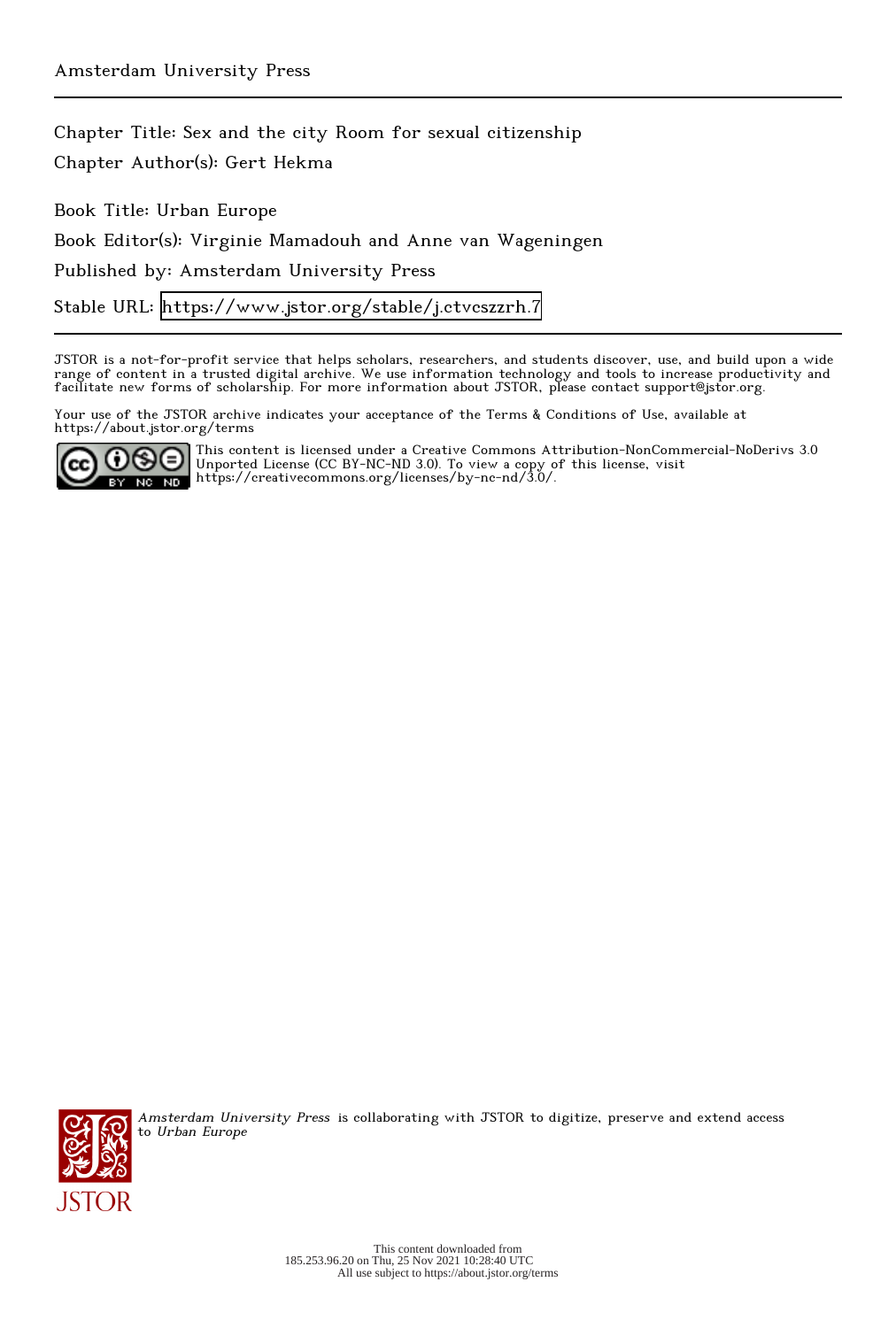# **4. Sex and the city**

Room for sexual citizenship

*Gert Hekma*

Sex is everywhere and nowhere. Statistics show that masturbation and coital sex vie for a first place in terms of which is most prevalent. When it comes to cities, however, the media give the impression that sex work and homosexual intercourse are most prevalent and that non-commercial heterosex and masturbation seldom occur. 'Ordinary' heterosexuality remains invisible precisely because it sets the standard, also in cities. It is still seen as natural behaviour and a private matter, and this is the most important reason that the other forms appear more in public as 'deviations' and are discriminated against. Because sex is considered private and natural, politics rarely has anything clear to say about it.

Urban citizenship has many faces: it is about culture, sports, economics, politics, gender and also sexuality. The facts refute the idea that eroticism is not a public matter. Sexuality is in many ways a matter of citizenship – the most important ways in which this is the case are briefly summarised in the first part of this essay. The second part of this article is about the consequences that sexual citizenship has for cities and the policy of 'city branding', such as presenting the city as gay-friendly in order to attract creative companies and 'pink money'.

#### **Public life**

To begin with, there are official institutions that make or break sexual citizenship. Among such institutions are the sex laws which until the end of the 19th century were few and included legal articles on rape, indecent exposure and the promotion of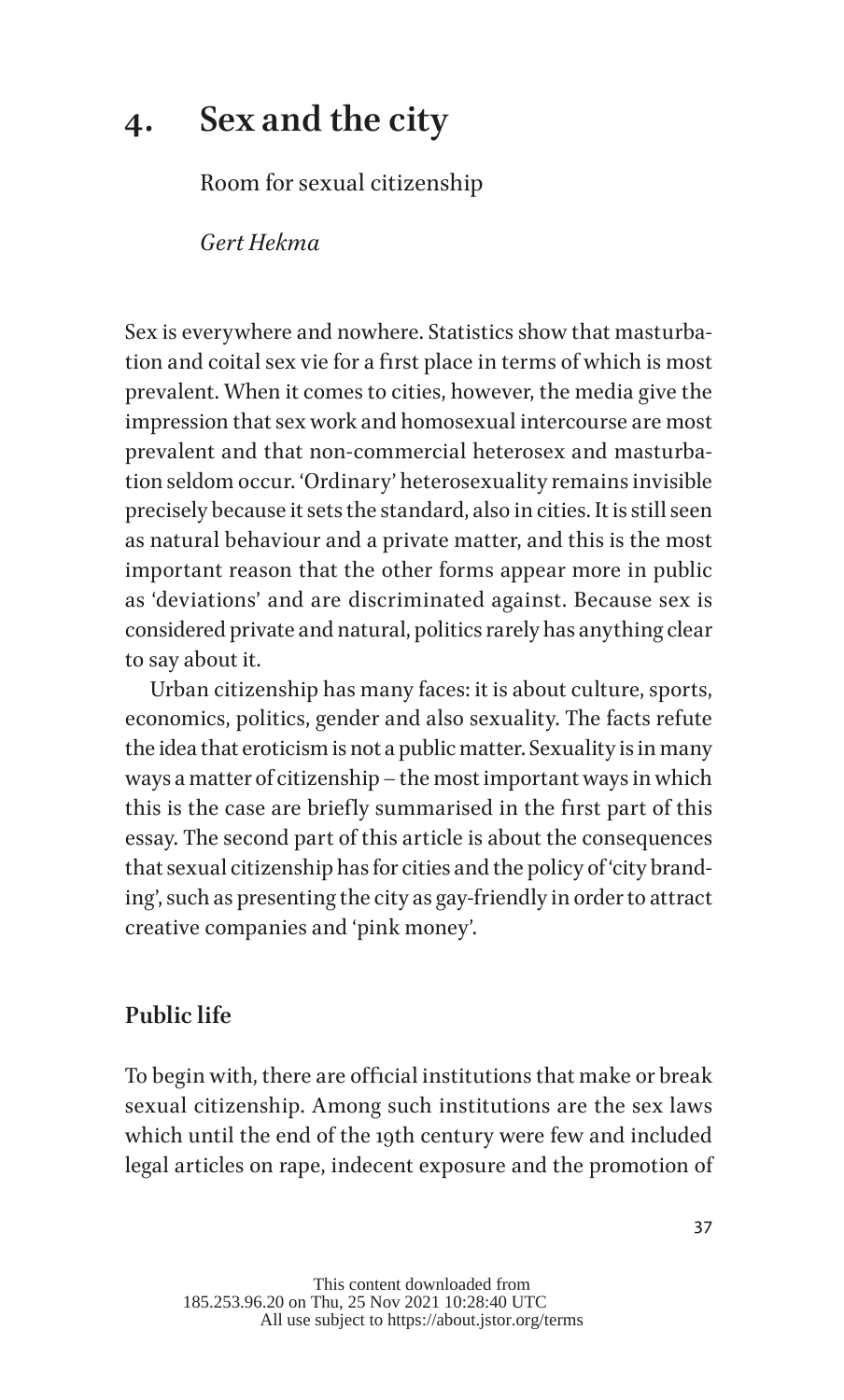debauchery of minors (then 21 years old was the age threshold). In 1886, the Dutch law was beefed up with an age limit of 16 years and an article against pornography; in 1911, the age limit for homosexual contacts was raised to 21 years and articles on prostitution, abortion and contraceptives were introduced. The sexual revolution led to the abolition or loosening of the sex laws from 1970 onwards, but since 1990 the focus throughout the world has once again been directed at strengthening legislation on such crimes as 'extreme' and digital pornography, sex between and with young people, sex work and bestiality. In addition to legislation, there are regulations at the level of municipalities and institutions – such as the ban in the past on the wearing of clothing of the other sex and the rules now in place in many institutions against intimacy between men and women or between adults and children. Institutions create their own rules for 'decent' behaviour that mainly have to do with what kind of eroticism is not allowed. Institutions sometimes intervene under the guise of 'decency' without there being clear norms. There are rarely positive ways to facilitate discussions on the sexual rights of citizens (such as disabled people's right to visit prostitutes); at most they are negative such as the discussions on erotic imagery. At one point, people proposed to abolish the sex laws given that there is no separate chapter in the penal code on families or households and that other crimes can be brought under ordinary crimes such as violence or abuse of power. Coercion is not very different in sex work than in the horticultural industry, and rape is essentially not very different than other types of violence.

One of the main institutions of sexuality is marriage, which for a long time was strictly heterosexual and was focused above all on regulating reproductive relations. In 2001, the institution of marriage was opened up to same-sex couples. Marital status has a number of consequences for offspring, housing, taxes, social security and so on that nowadays apply not only to married couples but also increasingly to registered partners and people living together. Marriage is about couples and not about relations in which more than two partners are involved. Although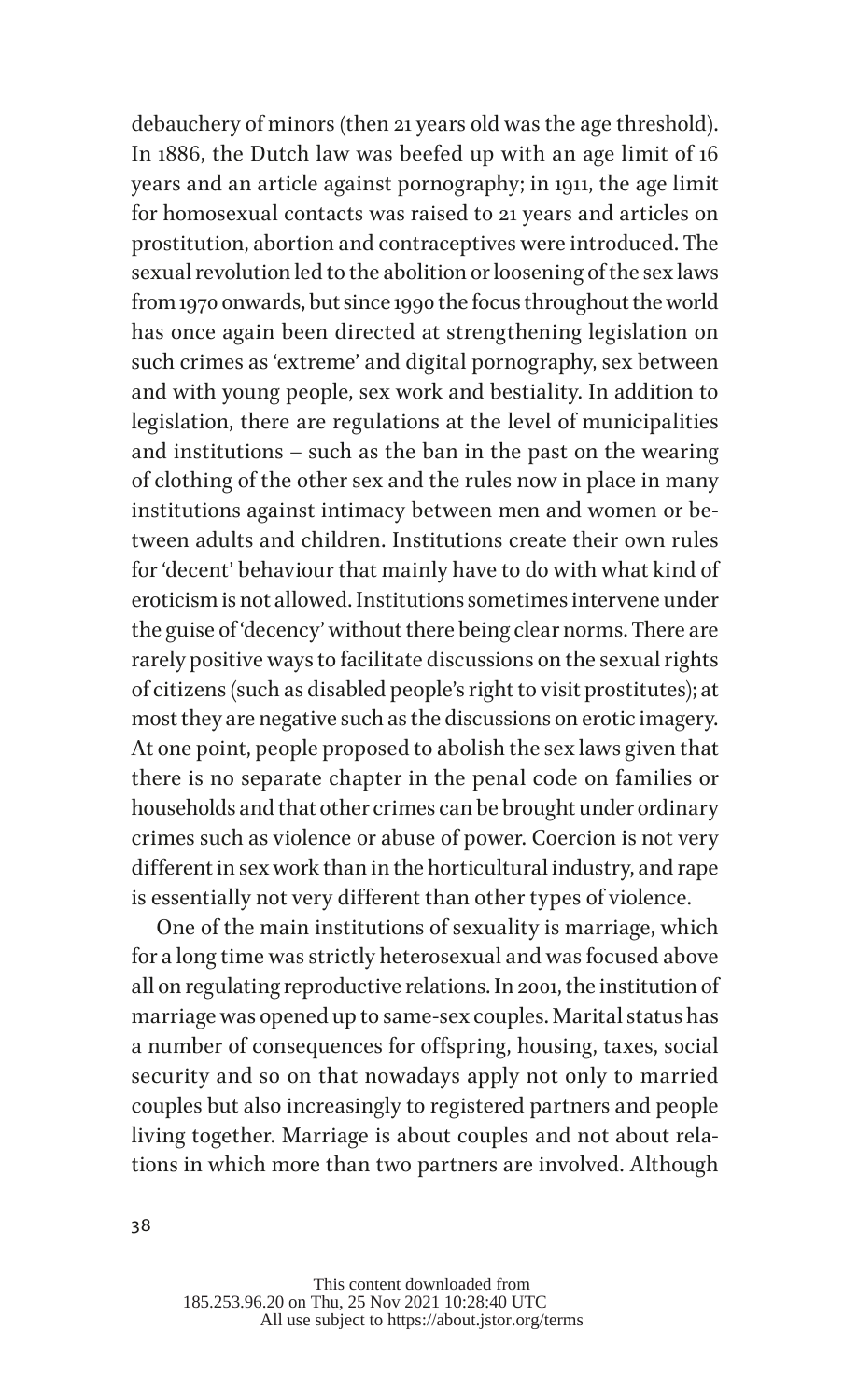monogamy is ingrained in our culture, there is no longer a ban on adultery. Nonetheless, for most people, sex, love and pairing belong together, even though decoupling may often be a good idea. But overstepping the social norm of monogamy is for most people simply unthinkable. This has all sorts of consequences regarding divorce, living and sleeping arrangements, child rearing, etc.

Courtship is another public institution with many faces. Sex is considered to be a private matter, and we are no longer familiar with public forms of sexual initiation. Methods of communicating about sexuality in a pleasant way have scarcely been developed – there is no *ars erotica* and no places to learn it. Lessons on sexuality hardly suffice because they are about biology and reproduction, the dangers of sex or opinions about sexual diversity, and not about seduction or erotic initiation, norforms of erotic pleasure. Schools do not offer space for sexual lessons of life.

Traditional housing is almost entirely aimed at families with two parents and children (albeit less than before) and not at single people or broader relationships with more than two adults. The bedroom is the place to have sex. Urban development in suburbs is geared towards families that are increasingly engaged solely with themselves and less with other families, neighbours or other people in the vicinity. The idea is that schools or associations bring social cohesion through sports and games but steer clear of intimate relationships that may well be better suited for cohesion. Urban plans do not incorporate places for erotic and sexual encounters. The public spaces currently available in cities are either too primitive for such encounters (hangouts, red-light districts, quiet corners in parks) or too commercial (bars, festivals, internet); the prevailing gender or sexual norms in such spaces are moreover not the most pleasant, and openness and freedom of action are not always guaranteed. Lovers' lanes apparently need to come into being spontaneously: in the architecture of homes and cities, sexual citizenship remains an underrepresented aspect. Sexuality plays a role in many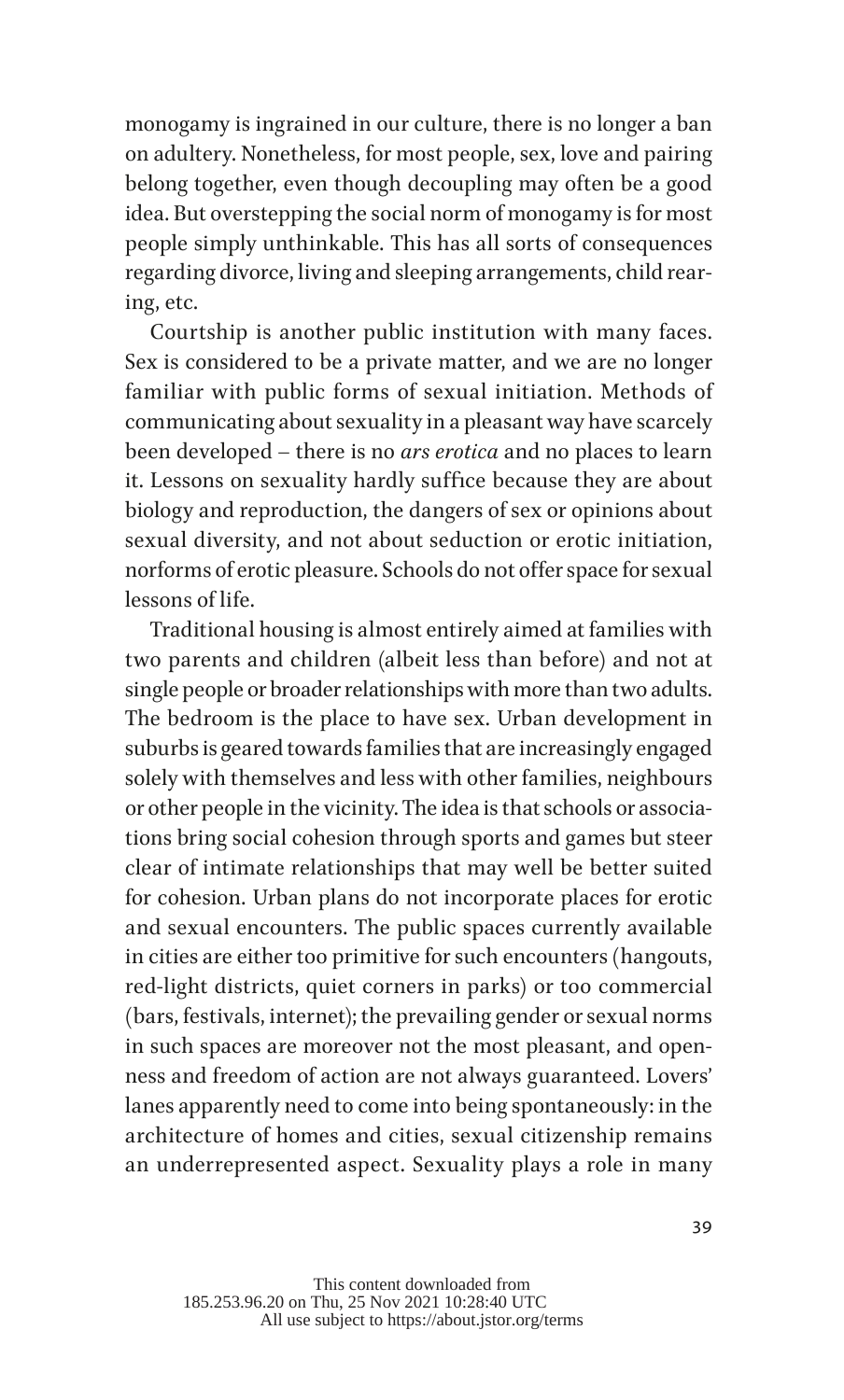institutions: in the police force and the judiciary, in health care, education, the media, factories and offices, in the hospitality industry and in relations between colleagues and with clients. How much sexual privacy do patients in hospitals get or prisoners in their cells? How intimate can relationships be at home, at school or at the office? How much gender and sexual diversity is possible? How much physical and psychological space does sexual citizenship get? Are skirts too short or pants too tight? Are there limits to the eroticisation of health care, sports or the school playground? Are certain advertisements, forms of art or pornographic images too explicit for women, children or religious believers? Are physical intimacies lawful, beneficial or actually detrimental? These are all questions to which institutions have given meagre answers at best and they have rarely thought about spatial and citizenship aspects.

#### **Urban sexual potencies**

A city such as Amsterdam endeavours to be a gay capital but has become less so because the choices for homosexual city trips have increased and because search behaviour has moved from the street and the sauna to the smartphone. Amsterdam does not strive to be a sex capital in addition to being a gay capital, even though the city does have that reputation with its Red Light District as a major attraction. But the Dutch capital would rather shed this reputation than market it. And there is every reason for this, given the varied sexual morality of its inhabitants: homos, hipsters, whoremongers, headscarf beareres and all the other people who in their minds, hearts and actions have difficulty with enjoying or discovering erotic pleasure.

Promoting sex is good for the city itself: in the first place, intimate encounters could help to cultivate social cohesion, because all the differences that the city commends itself for stimulate desires that could bring people closer together but that now still tend to create divisions between them. In the second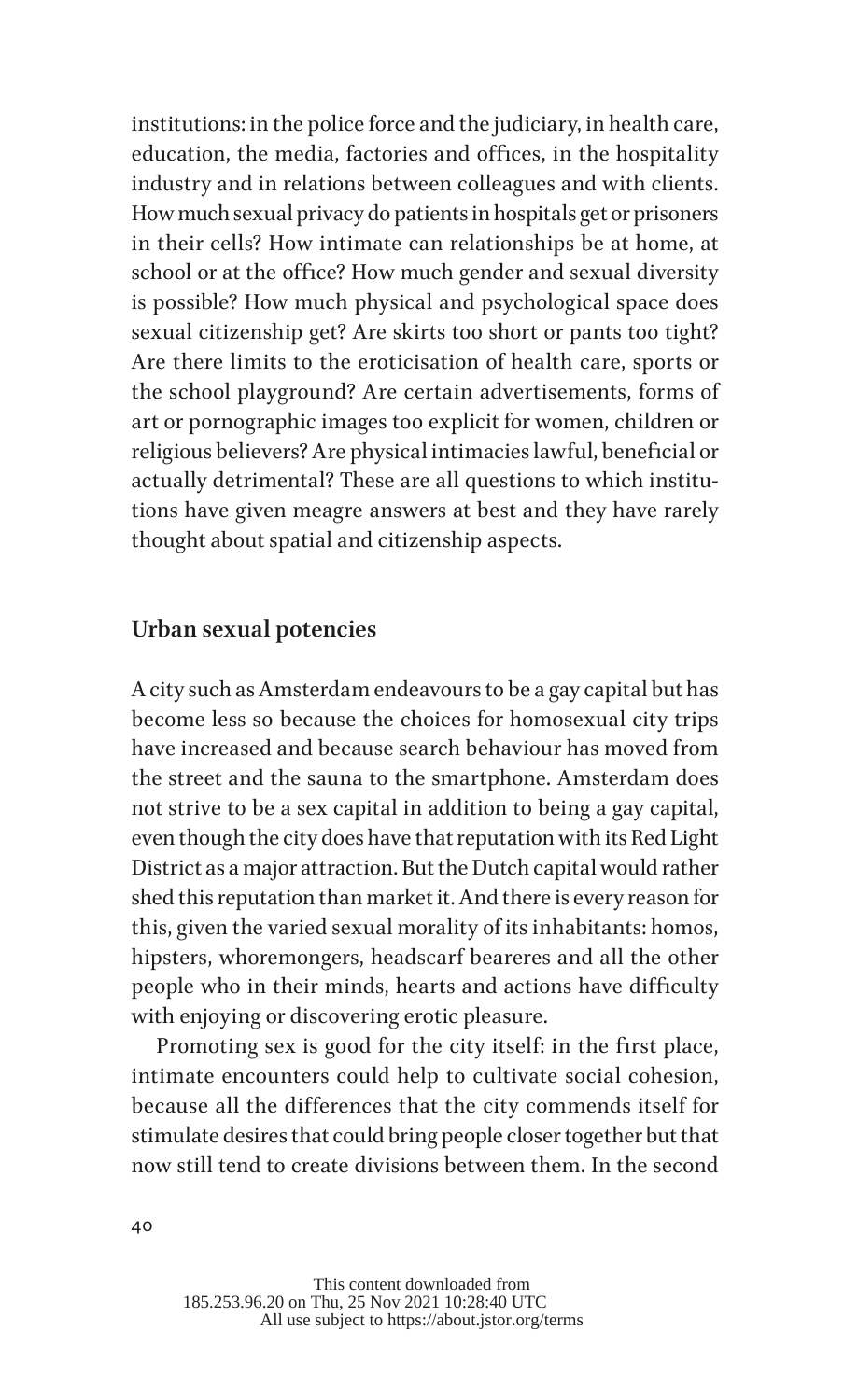place, it can stimulate tourism. In addition to the freedom to use drugs, eroticism can tempt tourists to visit Amsterdam. The city is less able to distinguish itself from other European cities with the other features it tends to promote itself for (such as monuments, museums or art), as tourists can just as easily go to Paris or Rome for this. Sex can offer a city such as Amsterdam a unique appeal.

The American urban studies theorist Richard Florida argues that sexual freedom is good for cities: it attracts members of a creative class and promotes economic opportunities. In this respect, the Netherlands and Amsterdam have an advantage over other countries and cities, since most Dutch people believe that they are sexually free and tolerant. Whether this opinion is consistent with reality is questionable as long as Dutch people remain convinced of heterosexual, monogamous norms and of how men and women should behave (men: sexually active, versus women: passive). There is much that needs to be done with the inhabitants themselves and at the level of institutions that are responsible for sexual matters. This would enable a city such as Amsterdam to get much more out of its sexual possibilities, not only economically (as Richard Florida puts forth) or in terms of city branding but by creating mental and physical space for erotic pleasure and intimate citizenship.

In 2007, a panel debate took place with Job Cohen, the then mayor of Amsterdam, about 'Sex in the City'. He spoke about sexuality mainly in terms of public order and policing. This kind of negative attitude is widespread: churches have drummed into their parishioners a dismissive attitude towards sex; sciences such as psychology, and politics with its regulation of brothels and sex, have not been silent on this issue; and in society, an atmosphere of secrecy or gossip prevails. Sexual education mainly deals with 'negative' matters such as unwanted pregnancies, disease, abuse, girls who must learn to say 'no' to importuning, and boys who must accept such rejections. The basic attitude towards sexuality can be more positive: rather than a scourge, sex should be a matter of pleasure.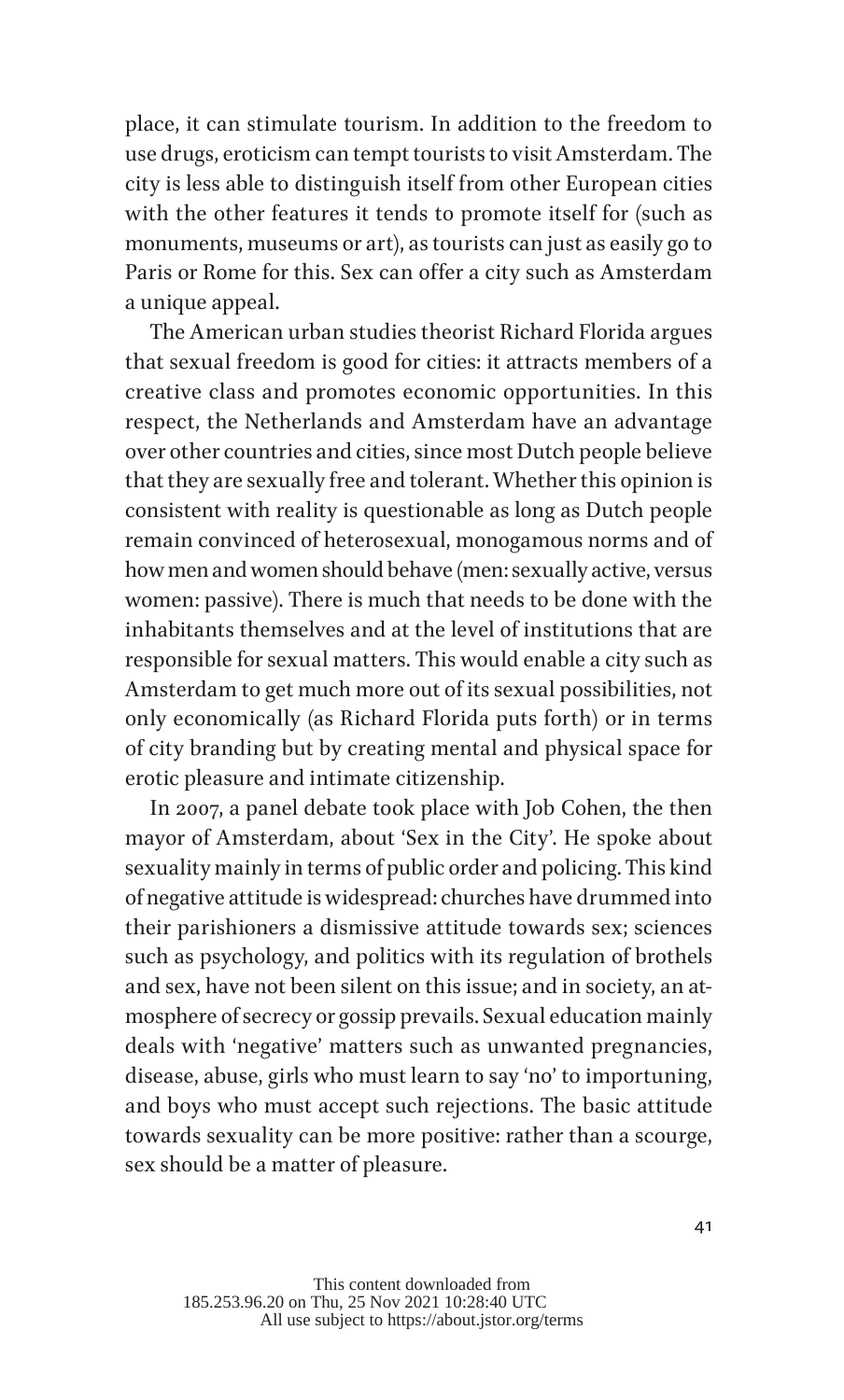As has happened with 'Pride' groups around LGBT+ themes (lesbian, gay, bisexual and transgender), institutions should devote more invigorating and serious attention to sexual issues or to eroticism at the workplace and in one's free time. This also holds true in the hospitality industry, in hospitals, prisons, businesses, shops, museums and the art world. I have demonstrated above how institutions play an important role in this. Their contribution is essential for the quality of urban sexual life. Gradually, the social sciences are beginning to discover that not only gender but also sex is a core theme in society. Politics can move away from its basic negative attitude of treating sex as if it was a question of public order and of forbidding and punishing. Political parties could add a broad section on sex to their political programmes. The government can play an initiating role, just as with LGBTs. Sexual citizenship makes erotic practices a political issue that deserves recognition across the board and not only in terms of city branding or gays.

Sex is more often heaven than hell (and usually nothing special). For a city such as Amsterdam, it is more a goldmine than a matter of public order. Tourists flock en masse to Amsterdam because of its sexual reputation. Due to the politics of discouragement of recent decades such as with its policy on prostitution, this flow of visitors is most likely steadily decreasing. This is regrettable not only due to the money that could have been earned but also because Amsterdam can disseminate a positive message about sex, as it does with the Canal Parade: one of pleasure and human rights. The city prides itself on its many nationalities; let it for once track how much sexual diversity there is – and not only the approved alphabet soup of LGBT or LGBTTIQQ2SA (lesbian, gay, bisexual, transgender, transsexual, intersexual, queer, questioning, two-spirited, asexual) but also for other sexual interests such as sex work, BDSM (bondage & discipline; dominance & submission; sadism & masochism), fetishism, pornophilia, public sex or the growing love for internet sex with Grindr and Tinder. To paraphrase the Marquis de Sade, eroticism deserves to be given a significant boost in order to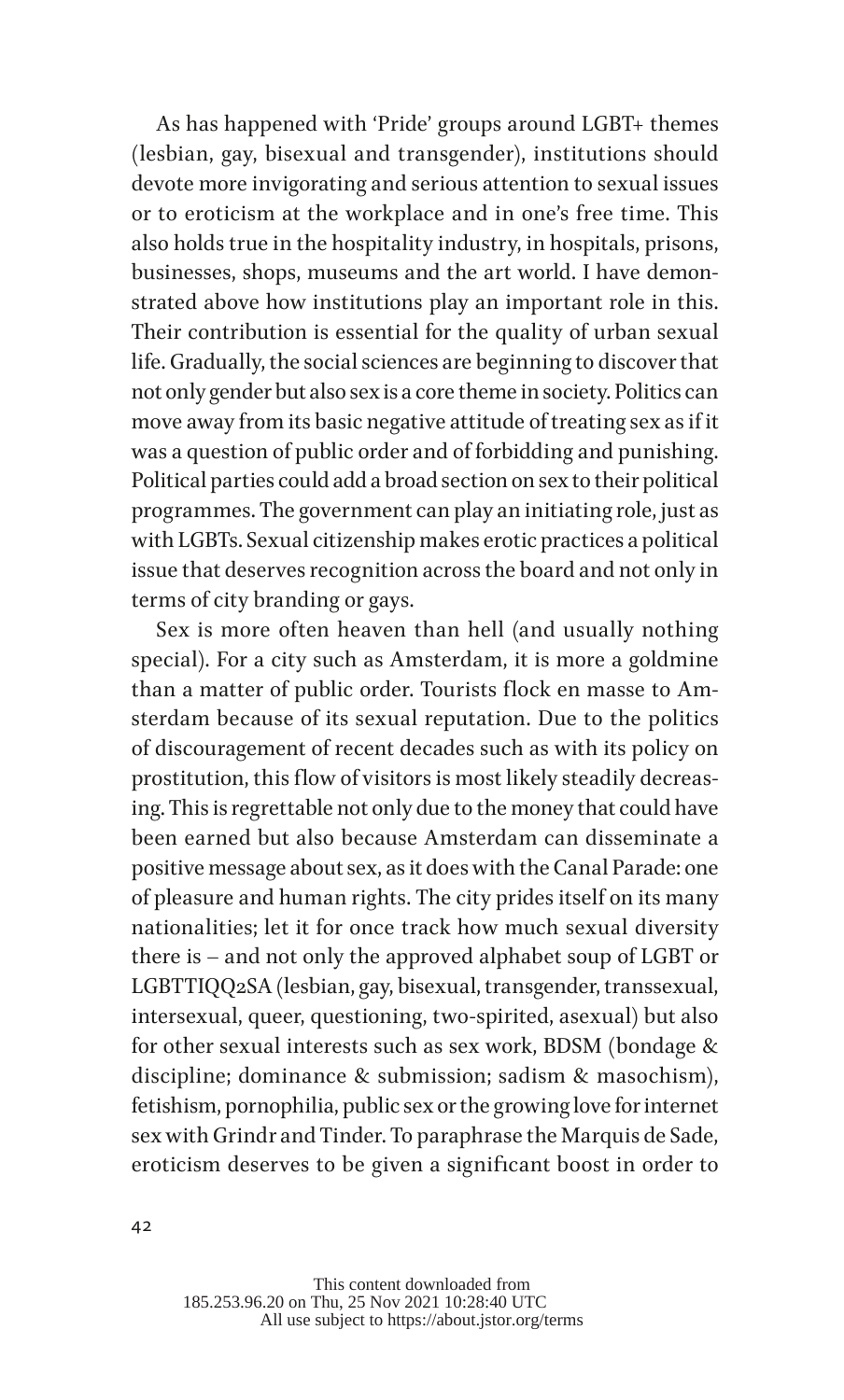make a city such as Amsterdam a truly liberal, free and tolerant metropolis. The city can develop itself into a sexual sanctuary for residents, visitors and asylum seekers – into a capital not only for gay people but also for sexual democracy and sexual knowledge.

### **The author**

**Gert Hekma** is anthropologist and a faculty member in the Department of Sociology at the University of Amsterdam. He is affiliated with the Amsterdam Research Centre for Gender and Sexuality. His publications address the history and sociology of homosexuality.

## **Further reading**

- Browne, Kath, Jason Lim & Gavin Brown (Eds.). 2007. G*eographies of Sexualities. Theory, Practices and Politics.* Farnham: Ashgate.
- De Craene, Valérie & Martin Zebracki (Eds.). 2013. *Seksualiteit*, themanummer *Agora. Magazine voor sociaalruimtelijke vraagstukken* 29(1).
- Hekma, Gert. 1998. 'De erotische ruimte van Amsterdam. Overbelast, onderbelicht?', in: Anne Gevers (Ed.). *Uit de zevende. Vijftig jaar politieke en sociaal-culturele wetenschappen aan de Universiteit van Amsterdam*. Amsterdam: Het Spinhuis. 250-257.